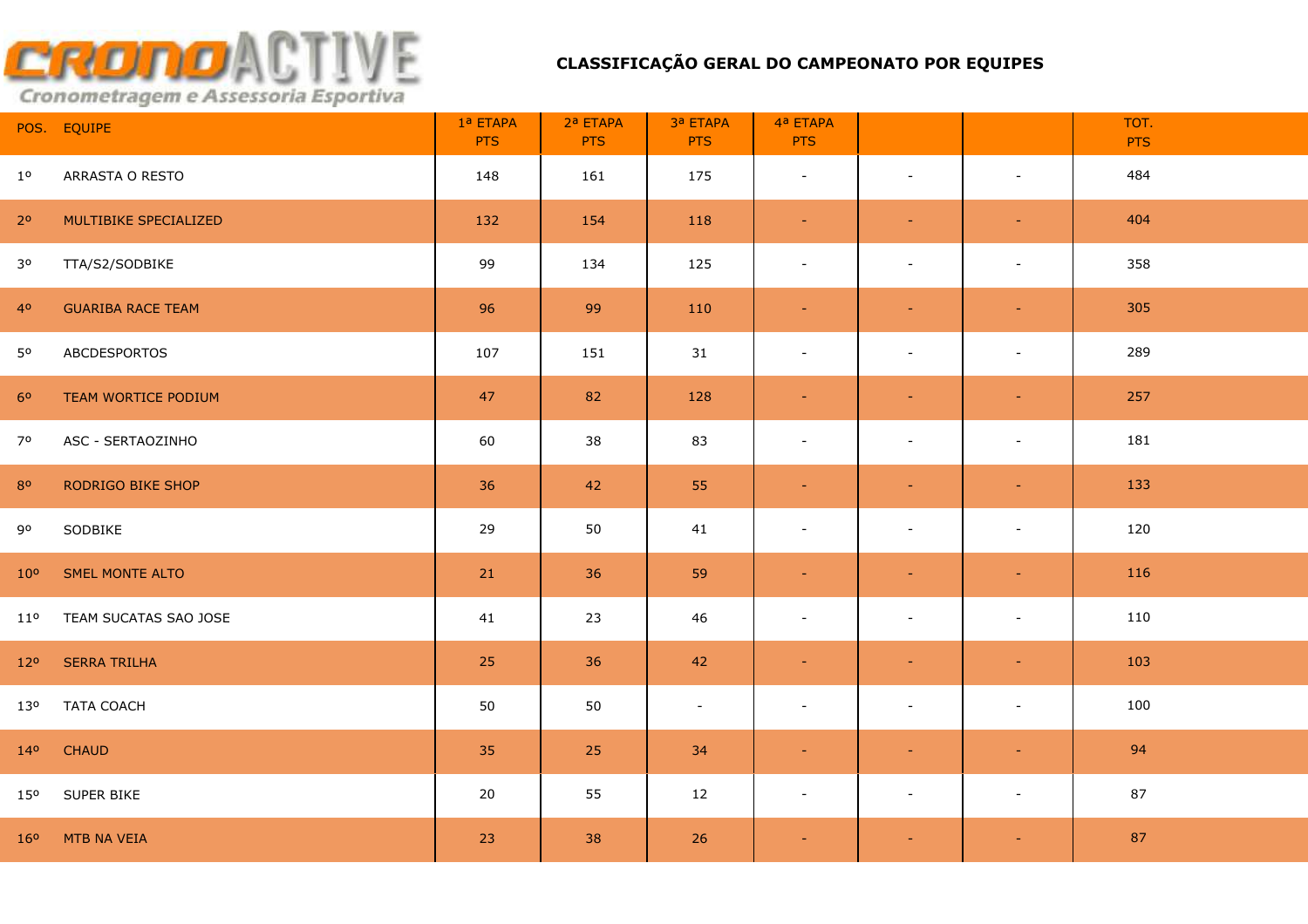|                 | POS. EQUIPE                 | 1ª ETAPA<br><b>PTS</b> | 2ª ETAPA<br><b>PTS</b> | 3ª ETAPA<br><b>PTS</b> | 4ª ETAPA<br><b>PTS</b>   |                          |                          | TOT.<br><b>PTS</b> |
|-----------------|-----------------------------|------------------------|------------------------|------------------------|--------------------------|--------------------------|--------------------------|--------------------|
| 170             | PHTEAM                      | 25                     | 16                     | 42                     | $\blacksquare$           | $\sim$                   | $\overline{\phantom{a}}$ | 83                 |
| 180             | <b>MRB/JABUCA BIKERS</b>    | $\blacksquare$         | 40                     | 43                     | $\blacksquare$           | ٠                        | $\equiv$                 | 83                 |
| 190             | PITANGUEIRAS BIKE TEAM      | 30                     | 34                     | 18                     | $\blacksquare$           | $\sim$                   | $\blacksquare$           | 82                 |
| 20 <sup>o</sup> | <b>ML BIKES</b>             | 30                     | 32                     | 20                     | $\equiv$                 | $\equiv$                 | $\blacksquare$           | 82                 |
| 21 <sup>o</sup> | SODBIKE / BIOECO ESPORTES   | 25                     | 30                     | 25                     | $\blacksquare$           | $\overline{\phantom{a}}$ | $\overline{\phantom{a}}$ | 80                 |
| 220             | MARCELOBIKESHOP/VIRADOURO   | 24                     | 41                     | 13                     | $\blacksquare$           | $\blacksquare$           | $\blacksquare$           | 78                 |
| 230             | $\mathbf 0$                 | 13                     | 62                     | $\blacksquare$         | $\blacksquare$           | $\blacksquare$           | $\blacksquare$           | 75                 |
| 240             | HARDCORE BIKE TEAM          | $\,$ 8 $\,$            | 32                     | 25                     | $\blacksquare$           | $\sim$                   | $\blacksquare$           | 65                 |
| 25 <sup>o</sup> | LA MAGLIA TEAM              | 18                     | 16                     | 30                     | $\sim$                   | $\overline{\phantom{a}}$ | $\blacksquare$           | 64                 |
| 260             | <b>THANOS</b>               | 14                     | 14                     | 34                     | $\blacksquare$           | $\blacksquare$           | $\equiv$                 | 62                 |
| 270             | ARRIVALSPORTS               | 30                     | 30                     | $\blacksquare$         | $\blacksquare$           | $\overline{\phantom{a}}$ | $\overline{\phantom{a}}$ | 60                 |
| 280             | <b>AGROTUCA</b>             | 30 <sup>°</sup>        | 30                     | $\equiv$               | $\blacksquare$           | $\sim$                   | $\equiv$                 | 60                 |
| 290             | <b>GELATO BORELLI/TRAMA</b> | $\sim$                 | 25                     | 30                     | $\overline{\phantom{a}}$ | $\overline{\phantom{a}}$ | $\overline{\phantom{a}}$ | 55                 |
| 30 <sup>o</sup> | AJC/RODRIGOBIKESHOP         | $\sim$                 | $\sim$                 | 54                     | $\blacksquare$           |                          | $\equiv$                 | 54                 |
| 31°             | PORKIN BIKE TEAM ARRIVAL    | 34                     | 19                     | $\blacksquare$         | $\overline{\phantom{a}}$ | $\sim$                   | $\overline{\phantom{a}}$ | 53                 |
| 32 <sup>o</sup> | FTD/ XINGU BIKES/ALTINOPO   | $\sim$                 | $\sim$                 | 52                     | $\sim$                   | $\sim$                   | $\sim$                   | 52                 |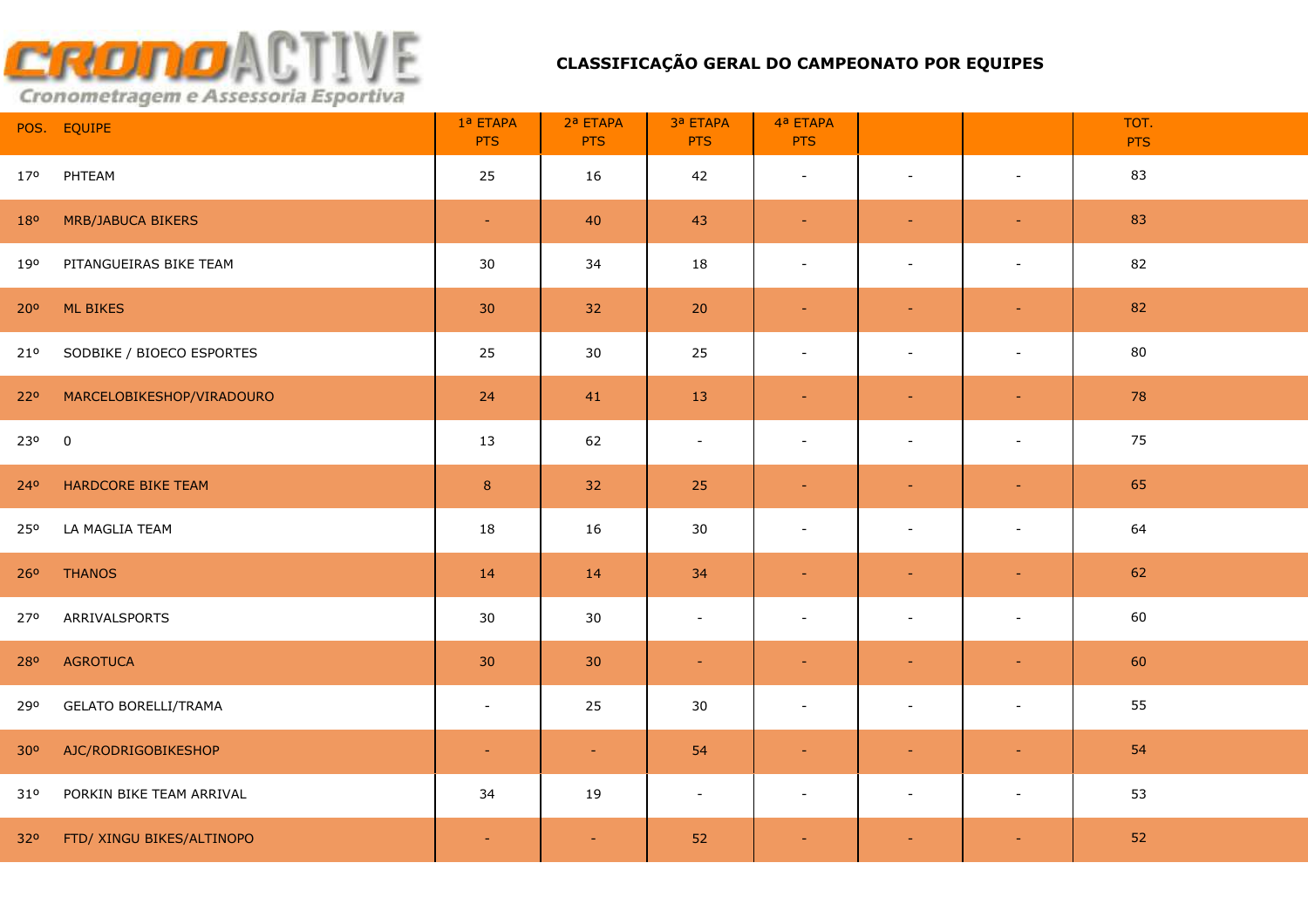|                 | POS. EQUIPE               | 1ª ETAPA<br><b>PTS</b> | 2ª ETAPA<br><b>PTS</b> | 3ª ETAPA<br><b>PTS</b> | 4ª ETAPA<br><b>PTS</b>   |                          |                          | TOT.<br><b>PTS</b> |
|-----------------|---------------------------|------------------------|------------------------|------------------------|--------------------------|--------------------------|--------------------------|--------------------|
| 330             | STA CLARA BICICLETARI     | 14                     | 18                     | 16                     | $\sim$                   | $\sim$                   | $\blacksquare$           | 48                 |
| 340             | PORKIN BIKE TEAN ARRIVAL  | 18                     | 12                     | 18                     | $\sim$                   | $\sim$                   | $\blacksquare$           | 48                 |
| 350             | MRB/ANACONDAS             | 48                     | $\sim$                 | $\sim$                 | $\blacksquare$           | $\blacksquare$           | $\overline{\phantom{a}}$ | 48                 |
| 360             | MULTIBIKE                 | 12                     | $\bf 8$                | 25                     | $\equiv$                 | $\blacksquare$           | $\blacksquare$           | 45                 |
| 37 <sup>o</sup> | <b>FALSARELLA</b>         | $\sim$                 | 30                     | 15                     | $\blacksquare$           | $\blacksquare$           | $\blacksquare$           | 45                 |
| 380             | <b>CIA BIKE SHOP</b>      | 20                     | 25                     | $\sim$                 | $\blacksquare$           | $\blacksquare$           | $\omega$                 | 45                 |
| 390             | BIKE SPORT/ARRIVAL/ GOUP/ | 20                     | 25                     | $\blacksquare$         | $\blacksquare$           | $\overline{\phantom{a}}$ | $\overline{\phantom{a}}$ | 45                 |
| $40^{\circ}$ -  |                           | 38                     | $6\phantom{1}6$        | $\omega$               | $\blacksquare$           | $\sim$                   | $\blacksquare$           | 44                 |
| 41°             | TATA COACH/QUERO BIKE     | 15                     | 28                     | $\blacksquare$         | $\blacksquare$           | $\overline{\phantom{a}}$ | $\blacksquare$           | 43                 |
| 42°             | PROTEJA O MEIO AMBIENTE   | 18                     | 25                     | $\blacksquare$         | $\blacksquare$           | $\blacksquare$           | $\blacksquare$           | 43                 |
| 430             | LF VIDROS                 | 14                     | 14                     | 14                     | $\blacksquare$           | $\blacksquare$           | $\blacksquare$           | 42                 |
| 440             | FYT SPORT                 | 15                     | 15                     | 12                     | $\omega$                 | $\sim$                   | $\blacksquare$           | 42                 |
| 450             | <b>HARAS</b>              | 29                     | 12                     | $\equiv$               | $\overline{\phantom{a}}$ | $\blacksquare$           | $\blacksquare$           | 41                 |
| 460             | ARRASTA O RESTO 1         | $\blacksquare$         | 41                     | $\blacksquare$         | ٠                        |                          | $\blacksquare$           | 41                 |
| 470             | PAFIL/SERRANA             | $6\,$                  | 14                     | 20                     | $\overline{\phantom{a}}$ | $\overline{\phantom{a}}$ | $\overline{\phantom{a}}$ | 40                 |
| 480             | MONTE AZUL BIKE TEAM      | 28                     | 10                     | $\sim$                 | $\sim$                   | $\blacksquare$           | $\sim$                   | 38                 |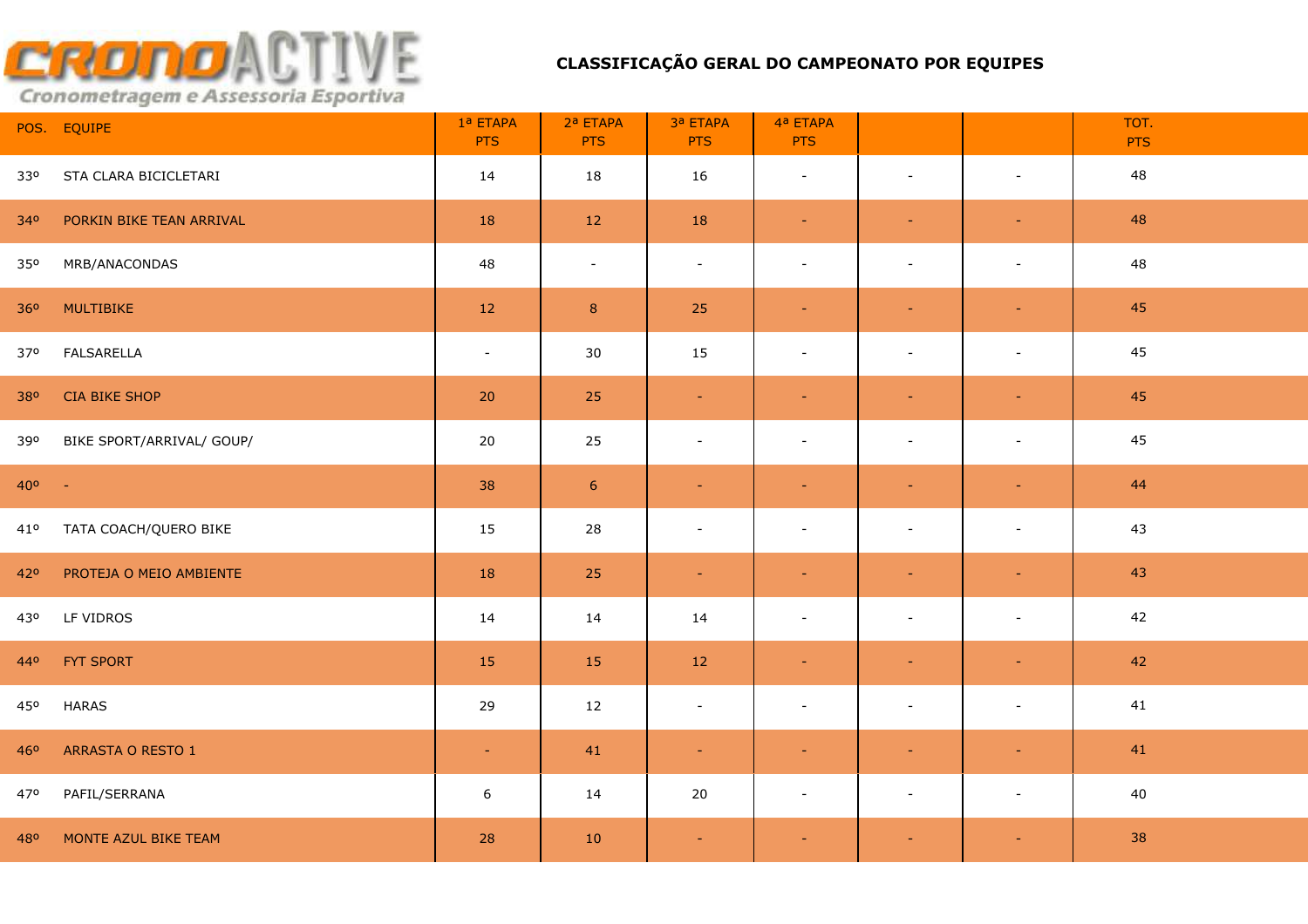|     | POS. EQUIPE                | 1ª ETAPA<br><b>PTS</b>   | 2ª ETAPA<br><b>PTS</b> | 3ª ETAPA<br><b>PTS</b>   | 4ª ETAPA<br><b>PTS</b>   |                          |                          | TOT.<br><b>PTS</b> |
|-----|----------------------------|--------------------------|------------------------|--------------------------|--------------------------|--------------------------|--------------------------|--------------------|
| 490 | <b>BCCICLISMO</b>          | $\sim$                   | 18                     | 20                       | $\overline{\phantom{a}}$ | $\sim$                   | $\blacksquare$           | 38                 |
| 50° | <b>SERRANA SP CICLISMO</b> | 12                       | 16                     | 9 <sup>°</sup>           | $\omega$                 | $\sim$                   | $\sim$                   | 37                 |
| 51° | FIRMINO RACE               | $\mathbf{3}$             | $\overline{4}$         | 30                       | $\blacksquare$           | $\sim$                   | $\sim$                   | 37                 |
| 520 | AMIGOS DO PEDAL            | 33                       | $\overline{4}$         | $\omega_{\rm c}$         | $\blacksquare$           | $\blacksquare$           | $\blacksquare$           | 37                 |
| 530 | FIRMINORACE                | 25                       | $\sim$                 | 11                       | $\overline{\phantom{a}}$ | $\overline{\phantom{a}}$ | $\blacksquare$           | 36                 |
| 540 | EQUIPE CICLISMO SERRANA    | $\equiv$                 | 12                     | 24                       | $\blacksquare$           | $\blacksquare$           | $\omega$                 | 36                 |
| 550 | PREFEITURA UNIAO PAULISTA  | $\overline{\phantom{a}}$ | 33                     | $\overline{\phantom{a}}$ | $\overline{\phantom{a}}$ | $\blacksquare$           | $\blacksquare$           | 33                 |
| 560 | PORKIM BIKE TEAM ARRIVAL   | 20                       | $\bf 8$                | 5 <sub>1</sub>           | $\blacksquare$           | $\sim$                   | $\sim$                   | 33                 |
| 570 | KTM ROSSI                  | 15                       | 9                      | 8                        | $\overline{\phantom{a}}$ | $\blacksquare$           | $\overline{\phantom{a}}$ | 32                 |
| 580 | MARCELO BIKES VIRADOURO    | $\sim$                   | $\sim$                 | 31                       | $\blacksquare$           | $\equiv$                 | $\sim$                   | 31                 |
| 590 | TOLDOS MIRAFLEX            | 12                       | 10                     | 8                        | $\overline{\phantom{a}}$ | $\overline{\phantom{a}}$ | $\blacksquare$           | 30                 |
| 600 | TIU AIRTON                 | 15                       | $\sim$                 | 15                       | $\blacksquare$           |                          | $\blacksquare$           | 30 <sub>2</sub>    |
| 61° | TATA COACH , AVION SPORTS  | 30                       | $\sim$                 | $\overline{\phantom{a}}$ | $\overline{\phantom{a}}$ | $\overline{\phantom{a}}$ | $\overline{\phantom{a}}$ | 30                 |
| 620 | <b>RODOGHELTRANSPORTES</b> | 30                       | $\sim$                 | $\blacksquare$           | $\equiv$                 |                          | $\sim$                   | 30 <sup>°</sup>    |
| 630 | RODOGHEL TRANSPORTES       | $\blacksquare$           | 30                     | $\blacksquare$           | $\overline{\phantom{a}}$ | $\blacksquare$           | $\blacksquare$           | 30                 |
| 640 | PONTO BIKE / ARRIVAL       | 30                       | $\sim$                 | $\blacksquare$           | $\blacksquare$           | $\sim$                   | $\blacksquare$           | 30 <sup>°</sup>    |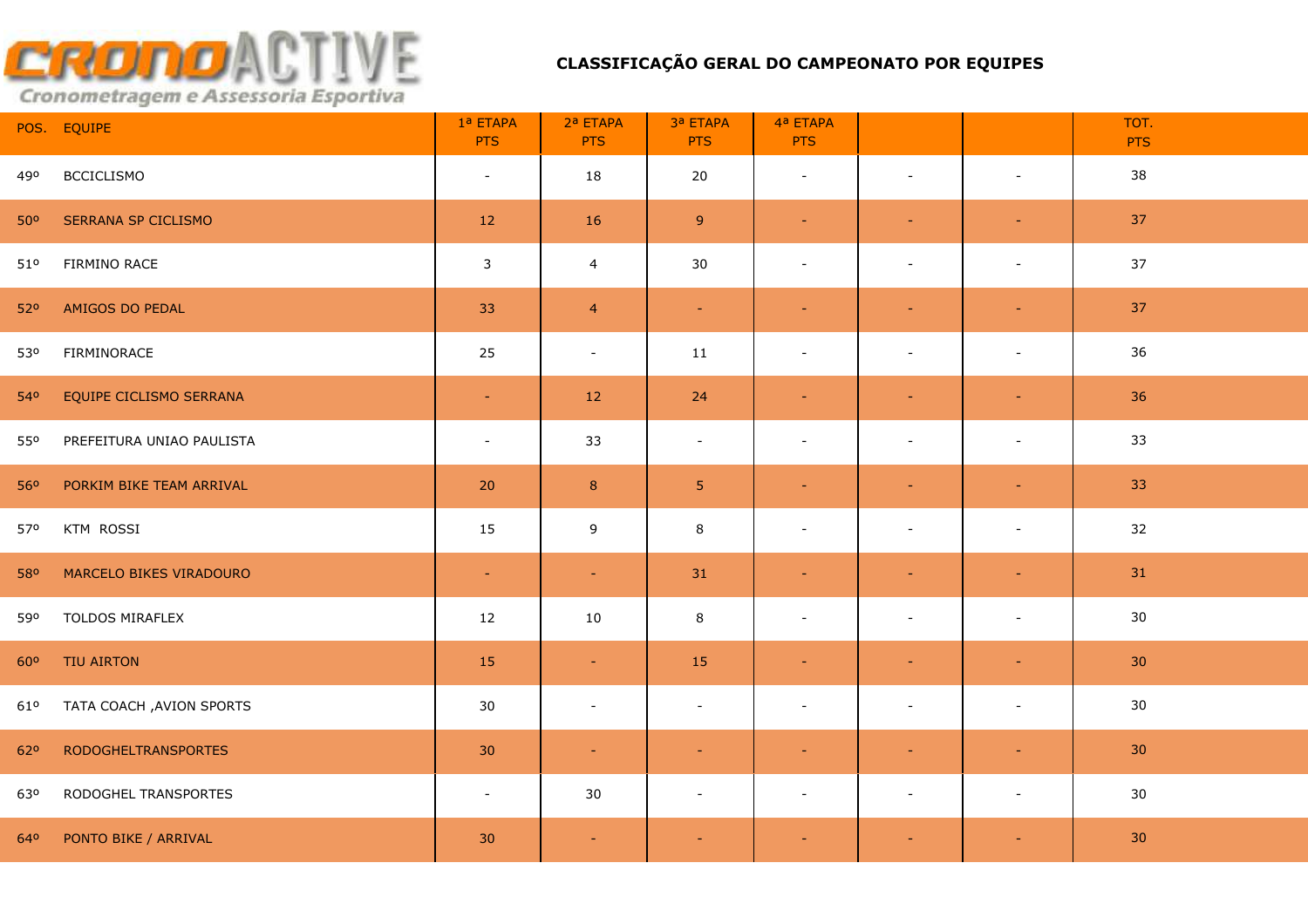|     | POS. EQUIPE               | 1ª ETAPA<br><b>PTS</b>   | 2ª ETAPA<br><b>PTS</b> | 3ª ETAPA<br><b>PTS</b> | 4ª ETAPA<br><b>PTS</b>   |                          |                          | TOT.<br><b>PTS</b> |
|-----|---------------------------|--------------------------|------------------------|------------------------|--------------------------|--------------------------|--------------------------|--------------------|
| 650 | NEIBIKE                   | $\blacksquare$           | 30                     | $\blacksquare$         | $\blacksquare$           | $\sim$                   | $\blacksquare$           | 30                 |
| 660 | NANOBODYTECH FRANCA       | 30                       | $\sim$                 | $\sim$                 | $\blacksquare$           | $\sim$                   | $\sim$                   | 30 <sub>o</sub>    |
| 670 | ML BIKES/ CS SUPLEMENTOS  | 30                       | $\sim$                 | $\blacksquare$         | $\blacksquare$           | $\sim$                   | $\blacksquare$           | 30                 |
| 680 | <b>DESCALVADO</b>         | $\sim$                   | 15                     | 15                     | $\blacksquare$           | $\blacksquare$           | $\sim$                   | 30 <sup>°</sup>    |
| 690 | ASC SERTAOZINHO           | $\overline{\phantom{a}}$ | $\sim$                 | 30                     | $\blacksquare$           | $\overline{\phantom{a}}$ | $\overline{\phantom{a}}$ | 30                 |
| 70° | <b>ARS</b>                | 25                       | 5 <sub>1</sub>         | $\omega_{\rm c}$       | $\blacksquare$           | $\blacksquare$           | $\blacksquare$           | 30 <sup>°</sup>    |
| 71° | SEMPRE JUNTOS             | 10                       | 9                      | 10                     | $\overline{\phantom{a}}$ | $\sim$                   | $\blacksquare$           | 29                 |
| 720 | ARRASTA O RESTO1          | $\blacksquare$           | $\sim$                 | 28                     | $\blacksquare$           |                          | $\sim$                   | 28                 |
| 730 | OS INCANSAVEIS            | 12                       | $\,8\,$                | $\overline{7}$         | $\overline{a}$           | $\sim$                   | $\sim$                   | $27$               |
| 740 | <b>TRIDANTAS</b>          | $\boldsymbol{8}$         | $\sim$                 | 18                     | $\blacksquare$           | $\sim$                   | $\pm$                    | 26                 |
| 750 | SEM EQUIPE                | $\sim$                   | $\sim$                 | 26                     | $\overline{\phantom{a}}$ | $\sim$                   | $\blacksquare$           | 26                 |
| 760 | SORVETEIRA ICE BOM COLINA | 15                       | $10\,$                 | $\sim$                 | $\blacksquare$           |                          | $\equiv$                 | 25                 |
| 770 | SOARES BIKE               | $\blacksquare$           | $\sim$                 | 25                     | $\overline{\phantom{a}}$ | $\overline{\phantom{a}}$ | $\blacksquare$           | 25                 |
| 780 | SEMPRE BIKE/GROOVE BIKE   | $\sim$                   | $\sim$                 | 25                     | $\blacksquare$           | $\sim$                   | $\sim$                   | 25                 |
| 790 | RF ACESSORIA ESPORTIVA    | $\blacksquare$           | 25                     | $\sim$                 | $\overline{\phantom{a}}$ | $\sim$                   | $\blacksquare$           | 25                 |
| 800 | <b>REDLINE SPORTS</b>     | ÷,                       | 25                     | $\blacksquare$         | $\equiv$                 |                          | $\blacksquare$           | 25                 |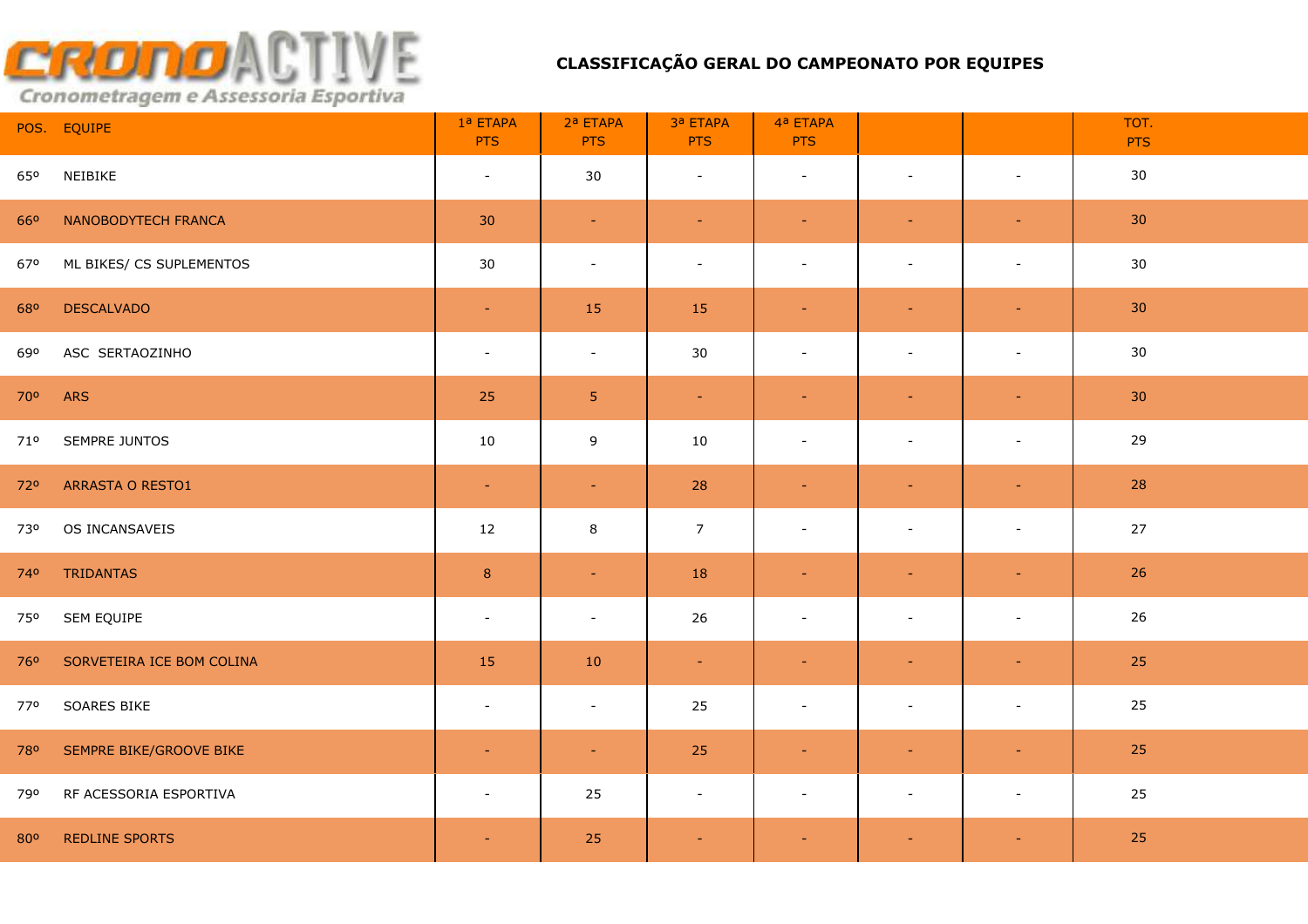|     | POS. EQUIPE               | 1ª ETAPA<br><b>PTS</b>   | 2ª ETAPA<br><b>PTS</b>   | 3ª ETAPA<br><b>PTS</b> | 4ª ETAPA<br><b>PTS</b>   |                          |                          | TOT.<br><b>PTS</b> |
|-----|---------------------------|--------------------------|--------------------------|------------------------|--------------------------|--------------------------|--------------------------|--------------------|
| 810 | PLANETA BIKE SERTAOZINHO  | $\blacksquare$           | $\sim$                   | 25                     | $\blacksquare$           | $\sim$                   | $\blacksquare$           | 25                 |
| 820 | FLUXO BIKE STORE/NANOBODY | 25                       | $\sim$                   | $\blacksquare$         | $\blacksquare$           | $\sim$                   | $\blacksquare$           | 25                 |
| 830 | ETANOIS RACING            | 9                        | $\overline{7}$           | 8                      | $\blacksquare$           | $\sim$                   | $\blacksquare$           | 24                 |
| 840 | EQUIPE ABC - BARRINHA     | 12                       | $9\,$                    | $\mathbf{3}$           | $\blacksquare$           | $\equiv$                 | $\blacksquare$           | 24                 |
| 850 | BIKE CENTER RIBEIRAO      | $\overline{\phantom{a}}$ | $\sim$                   | 24                     | $\overline{\phantom{a}}$ | $\blacksquare$           | $\overline{\phantom{a}}$ | 24                 |
| 860 | ATITUDEMAPRACE            | $\blacksquare$           | 24                       | $\equiv$               | $\blacksquare$           | $\equiv$                 | $\blacksquare$           | 24                 |
| 870 | ASC - SERTAOZINHO         | $\overline{\phantom{a}}$ | 24                       | $\blacksquare$         | $\overline{\phantom{a}}$ | $\overline{\phantom{a}}$ | $\blacksquare$           | 24                 |
| 880 | TEAM ESCUDO DA FE         | 21                       | $\mathbf{1}$             | $\blacksquare$         | ÷                        | $\sim$                   | $\equiv$                 | 22                 |
| 890 | PERDIDOS NA CANA          | $\boldsymbol{6}$         | 9                        | $\overline{7}$         | $\sim$                   |                          | $\sim$                   | 22                 |
| 90° | LS CONSULTORIA            | $\equiv$                 | 12                       | $\overline{9}$         | $\equiv$                 | $\sim$                   | $\equiv$                 | 21                 |
| 91° | SMEL MONTE ALTO/ BREMSTC  | 20                       | $\sim$                   | $\blacksquare$         | $\overline{\phantom{a}}$ | $\sim$                   | $\blacksquare$           | 20                 |
| 920 | PLANETA BIKE              | 20                       | $\sim$                   | $\blacksquare$         | $\blacksquare$           | $\overline{\phantom{a}}$ | $\blacksquare$           | 20                 |
| 930 | HARDCORE BIKE TEAN        | $\sim$                   | $\overline{\phantom{a}}$ | $20\,$                 | $\overline{\phantom{a}}$ | $\blacksquare$           | $\blacksquare$           | 20                 |
| 940 | <b>FOKO</b>               | $\blacksquare$           | 20                       | $\equiv$               | $\blacksquare$           | $\sim$                   | $\blacksquare$           | 20                 |
| 950 | COQUEIRAL METAIS          | $\blacksquare$           | 20                       | $\blacksquare$         | $\blacksquare$           | $\sim$                   | $\blacksquare$           | 20                 |
| 960 | SPORTIX SABINO RACING     | $\overline{7}$           | $\boldsymbol{6}$         | $6\phantom{1}6$        |                          |                          | $\blacksquare$           | 19                 |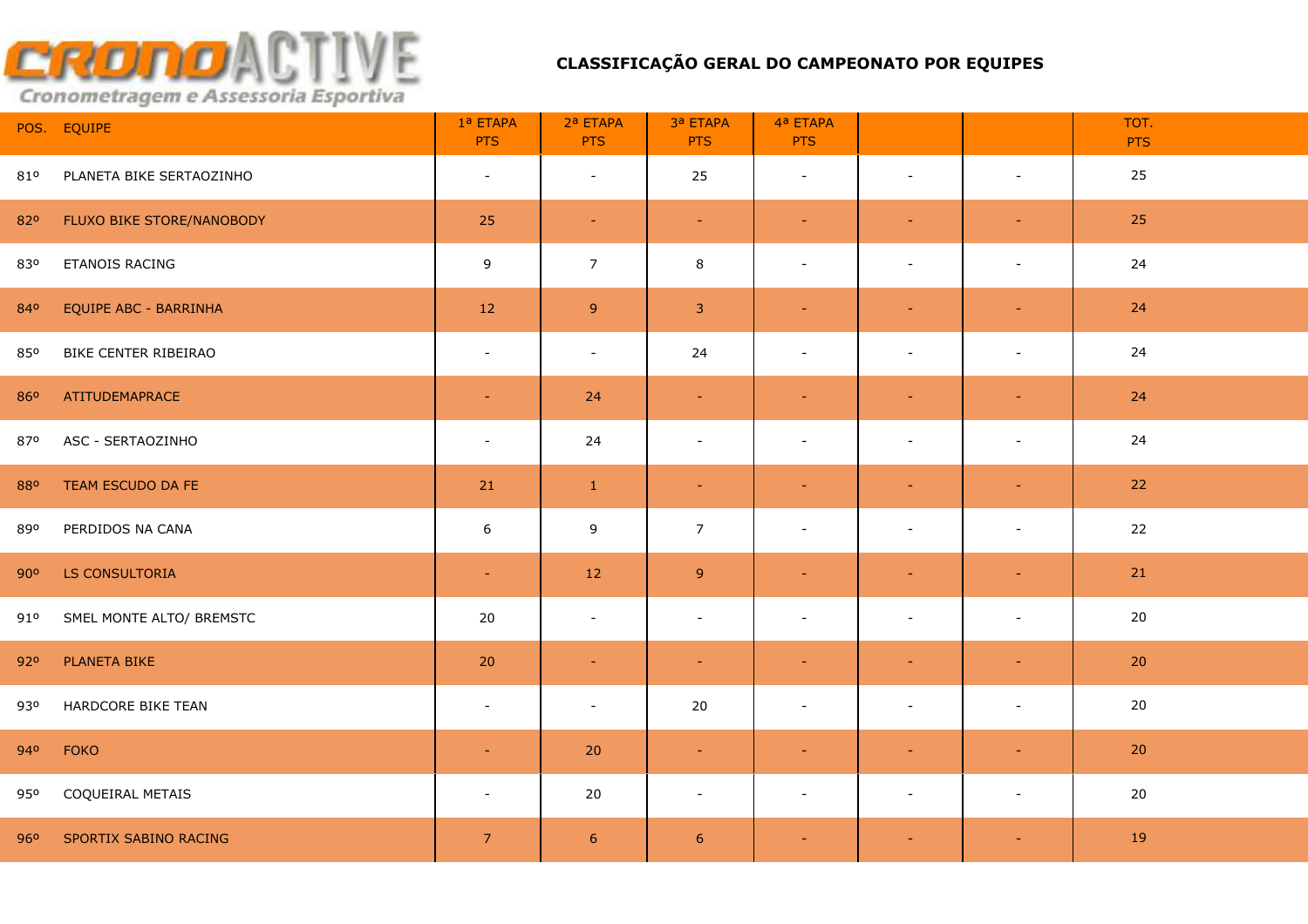| POS. EQUIPE                      | 1ª ETAPA<br><b>PTS</b> | 2ª ETAPA<br><b>PTS</b>   | 3ª ETAPA<br><b>PTS</b> | 4ª ETAPA<br><b>PTS</b>   |                          |                          | TOT.<br><b>PTS</b> |
|----------------------------------|------------------------|--------------------------|------------------------|--------------------------|--------------------------|--------------------------|--------------------|
| CICLISMO AMERICO<br>970          | 9                      | 10                       | $\blacksquare$         | $\sim$                   | $\sim$                   | $\blacksquare$           | 19                 |
| BIKE SPORT/ARRIVAL SPORTS<br>980 | 5 <sub>1</sub>         | 14                       | $\rightarrow$          | $\blacksquare$           | $\equiv$                 | $\sim$                   | 19                 |
| MTB 016<br>990                   | $\sim$                 | $\sim$                   | 18                     | $\sim$                   | $\sim$                   | $\blacksquare$           | 18                 |
| 100° LOJA DO PINTOR              | $\sim$                 | $\sim$                   | 18                     | $\sim$                   | $\equiv$                 | $\blacksquare$           | 18                 |
| 101º LAMAGLIA TEAM/ FIRMINO      | 18                     | $\overline{\phantom{a}}$ | $\sim$                 | $\overline{\phantom{a}}$ | $\overline{\phantom{a}}$ | $\overline{\phantom{a}}$ | 18                 |
| 102º EQUIPEDAL/ABC               | 18                     | $\sim$                   | $\blacksquare$         | $\blacksquare$           | $\blacksquare$           | $\blacksquare$           | 18                 |
| 103º COQUEIRAL C METAIS          | 18                     | $\overline{\phantom{a}}$ | $\sim$                 | $\overline{\phantom{a}}$ | $\blacksquare$           | $\sim$                   | 18                 |
| 104° CENTER DISTRIBUIDORA        | $\sim$                 | 18                       | $\blacksquare$         | $\blacksquare$           | $\equiv$                 | $\equiv$                 | 18                 |
| 105° BROTHERS NO PEDAL           | $\sim$                 | 18                       | $\sim$                 | $\sim$                   | $\sim$                   | $\sim$                   | 18                 |
| 106° ABC- BARRINHA               | 5 <sub>o</sub>         | $\,$ 8 $\,$              | $\overline{5}$         | $\blacksquare$           | $\blacksquare$           | $\blacksquare$           | 18                 |
| 107º ESCUDO DA FE                | $\blacksquare$         | 9                        | 8                      | $\sim$                   | $\blacksquare$           | $\sim$                   | 17                 |
| 108º DUMONT RACE                 | $\overline{4}$         | $\sim$                   | 13                     | $\blacksquare$           |                          | $\blacksquare$           | 17                 |
| 109º ASC SERTAOZINHO             | 10                     | $\overline{7}$           | $\sim$                 | $\sim$                   | $\sim$                   | $\sim$                   | 17                 |
| 110° ARTIX VISUAL                | $10$                   | $\overline{7}$           | ٠                      | $\blacksquare$           |                          | $\equiv$                 | 17                 |
| 111º SALINA                      | 16                     | $\sim$                   | $\blacksquare$         | $\overline{\phantom{a}}$ | $\blacksquare$           | $\overline{\phantom{a}}$ | 16                 |
| 112º PIONEIROS DO CERRADO        | $\equiv$               | $\overline{4}$           | 12                     | $\blacksquare$           | $\equiv$                 | $\blacksquare$           | 16                 |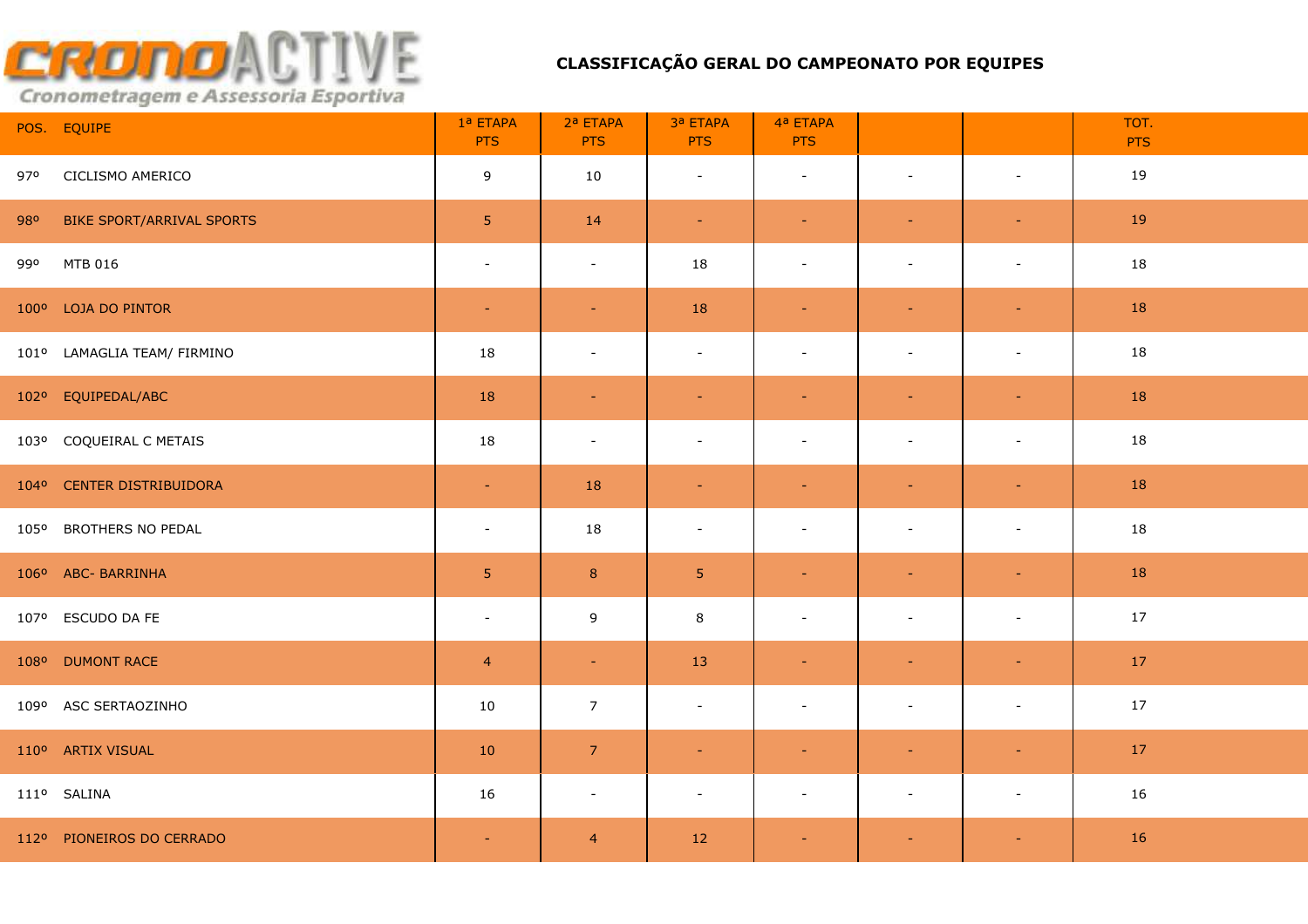| POS. EQUIPE                 | 1ª ETAPA<br><b>PTS</b> | 2ª ETAPA<br><b>PTS</b> | 3ª ETAPA<br><b>PTS</b> | 4ª ETAPA<br><b>PTS</b>   |                          |                          | TOT.<br><b>PTS</b> |
|-----------------------------|------------------------|------------------------|------------------------|--------------------------|--------------------------|--------------------------|--------------------|
| 113º ABDZ                   | 16                     | $\sim$                 | $\sim$                 | $\sim$                   | $\sim$                   | $\sim$                   | 16                 |
| 114º ABCBARRINHA            | $\equiv$               | $\sim$                 | <b>16</b>              | $\sim$                   | $\sim$                   | $\sim$                   | 16                 |
| 115° TOP BIKE               | $\sim$                 | 15                     | $\sim$                 | $\sim$                   | $\sim$                   | $\sim$                   | 15                 |
| 116° SUPER BIKE/SERRANA MTB | $\sim$                 | $\sim$ $^{-1}$         | 15                     | $\sim$                   | $\equiv$                 | $\sim$                   | 15                 |
| 117º SUCATA SAO JOSE        | 15                     | $\sim$                 | $\sim$                 | $\overline{\phantom{a}}$ | $\blacksquare$           | $\blacksquare$           | 15                 |
| 118º PATRICK TATU           | 8                      | $\overline{4}$         | $\mathbf{3}$           | $\blacksquare$           | $\blacksquare$           | $\equiv$                 | 15                 |
| 119º OFICINA BIKES TEAM     | 15                     | $\sim$                 | $\sim$                 | $\overline{\phantom{a}}$ | $\overline{\phantom{a}}$ | $\overline{\phantom{a}}$ | 15                 |
| 120° KOROAS DA BIKE         | $\sim$                 | 15                     | $\sim$                 | $\sim$                   | $\blacksquare$           | $\sim$                   | 15                 |
| 121º JABUCA BIKERS          | $\sim$                 | $\overline{7}$         | 8                      | $\overline{\phantom{a}}$ |                          | $\overline{\phantom{a}}$ | 15                 |
| 122º FLUIR BIKE             | 15                     | $\sim$                 | $\sim$                 | $\blacksquare$           | $\blacksquare$           | $\equiv$                 | 15                 |
| 123º FERVE CABECOTE         | 15                     | $\sim$                 | $\sim$                 | $\sim$                   | $\sim$                   | $\sim$                   | 15                 |
| 124º SPANCO BIKE            | 14                     | $\sim$                 | $\sim$                 | $\sim$                   | $\sim$                   | $\sim$                   | 14                 |
| 125º O BONDE                | $\sim$                 | $\sim$                 | 14                     | $\blacksquare$           | $\sim$                   | $\blacksquare$           | 14                 |
| 126° MTB016                 | 14                     | $\sim$                 | $\equiv$               | $\blacksquare$           | $\blacksquare$           | $\blacksquare$           | 14                 |
| 127º JONAS VAI BEBE         | $\sim$                 | 14                     | $\sim$                 | $\sim$                   | $\sim$                   | $\blacksquare$           | 14                 |
| 128º JANE PORFI-RIO         | $\sim$                 | 14                     | $\blacksquare$         | $\blacksquare$           | $\equiv$                 | $\sim$                   | 14                 |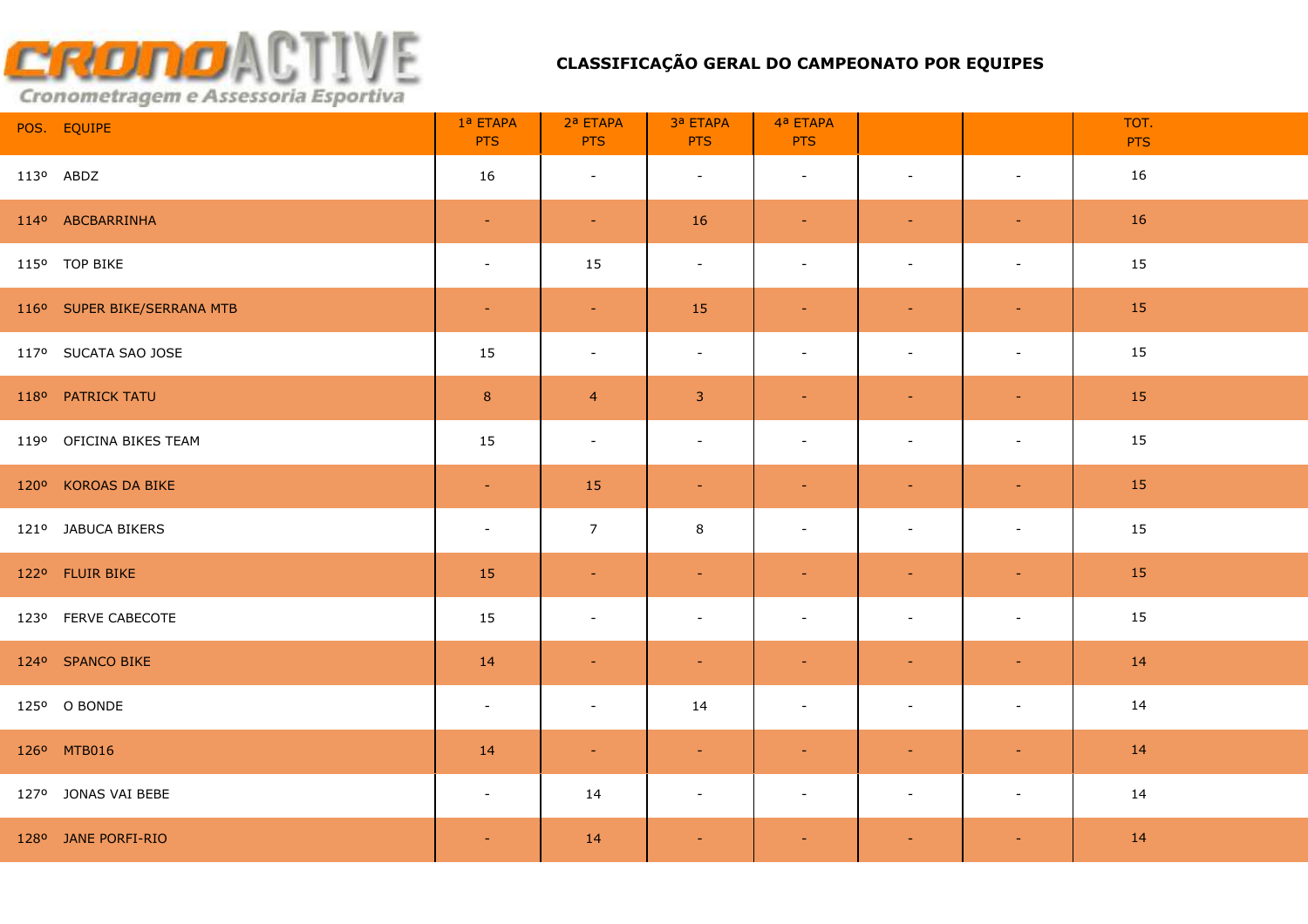| POS. EQUIPE                    | 1ª ETAPA<br><b>PTS</b>   | 2ª ETAPA<br><b>PTS</b>   | 3ª ETAPA<br><b>PTS</b> | 4ª ETAPA<br><b>PTS</b>   |                |                          | TOT.<br><b>PTS</b> |
|--------------------------------|--------------------------|--------------------------|------------------------|--------------------------|----------------|--------------------------|--------------------|
| 129º BIKES CASAGRANDE          | 14                       | $\sim$                   | $\sim$                 | $\sim$                   | $\sim$         | $\blacksquare$           | 14                 |
| 130° SERTAOZINHO               | 13                       | $\sim$                   | $\blacksquare$         | $\blacksquare$           |                | ٠                        | 13                 |
| 131º RAPHABIKE                 | $\overline{5}$           | $\sim$                   | 8                      | $\sim$                   | $\sim$         | $\sim$                   | 13                 |
| 132º UNAERP WELLNESS ESCULTURA | $\sim$                   | $\sim$                   | 12                     | $\sim$                   | $\sim$         | $\blacksquare$           | 12                 |
| 133º RACER PHTEAM              | 12                       | $\sim$                   | $\sim$                 | $\blacksquare$           | $\blacksquare$ | $\blacksquare$           | 12                 |
| 134º PEDALACAO                 | $\sim$                   | 12                       | $\equiv$               | $\equiv$                 | $\blacksquare$ | $\blacksquare$           | 12                 |
| 135º O CACHORRAO               | $\overline{\phantom{a}}$ | $\sim$                   | 12                     | $\overline{\phantom{a}}$ | $\blacksquare$ | $\overline{\phantom{a}}$ | 12                 |
| 136° ML BIKESHOP               | 12                       | $\sim$                   | $\equiv$               | $\blacksquare$           | $\equiv$       | $\sim$                   | 12                 |
| 137º ML                        | 12                       | $\overline{\phantom{a}}$ | $\sim$                 | $\overline{\phantom{a}}$ | $\blacksquare$ | $\blacksquare$           | 12                 |
| 138º MK2 TEAM                  | 12                       | $\sim$                   | $\blacksquare$         | $\blacksquare$           | $\sim$         | $\equiv$                 | 12                 |
| 139º L.A JATAI                 | $\sim$                   | 12                       | $\blacksquare$         | $\blacksquare$           | $\sim$         | $\blacksquare$           | 12                 |
| 140° GMIG EQUIP. / THANOS      | 12                       | $\sim$                   | $\sim$                 | $\blacksquare$           | $\equiv$       | $\blacksquare$           | 12                 |
| 141º EQUIPE SERRANA CICLISMO   | $\sim$                   | $\sim$                   | 12                     | $\blacksquare$           | $\sim$         | $\blacksquare$           | 12                 |
| 142º CT DIOGO MALAGON          | 12                       | $\sim$                   | $\pm$                  | $\blacksquare$           | $\blacksquare$ | $\sim$                   | 12                 |
| 143º BIG MOTOS/ONIX/BILD       | $\sim$                   | $\sim$                   | 12                     | $\sim$                   | $\blacksquare$ | $\blacksquare$           | 12                 |
| 144º AJC TEAM                  | 12                       | $\sim$                   | $\blacksquare$         | $\blacksquare$           | $\equiv$       | $\blacksquare$           | 12                 |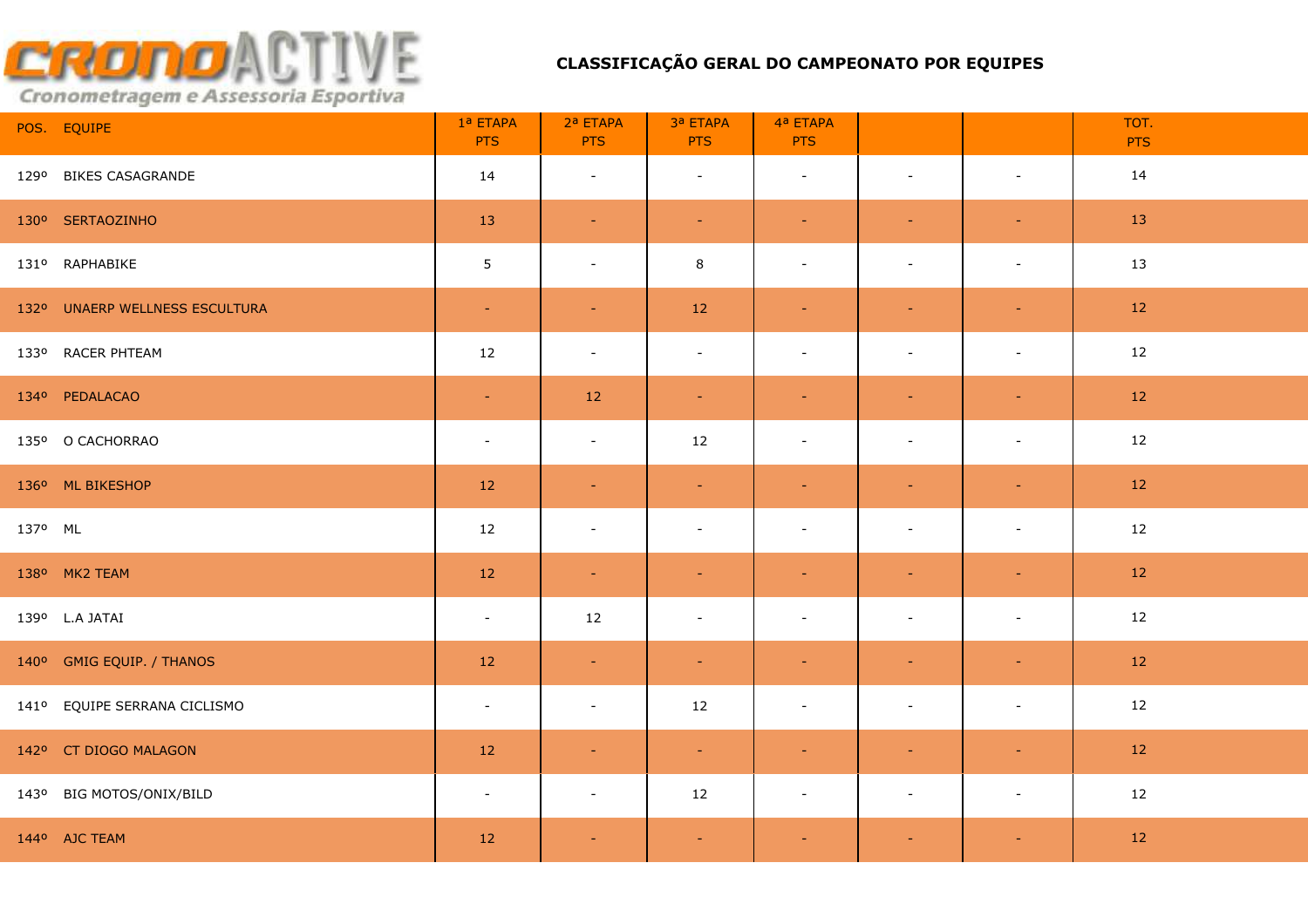| POS. EQUIPE                     | 1ª ETAPA<br><b>PTS</b> | 2ª ETAPA<br><b>PTS</b> | 3ª ETAPA<br><b>PTS</b> | 4ª ETAPA<br><b>PTS</b>   |                          |                          | TOT.<br><b>PTS</b> |
|---------------------------------|------------------------|------------------------|------------------------|--------------------------|--------------------------|--------------------------|--------------------|
| 145º ABC-BARRINHA               | $\blacksquare$         | 12                     | $\sim$                 | $\blacksquare$           | $\sim$                   | $\blacksquare$           | 12                 |
| 146° #CAVEIRA MTB               | 12                     | $\sim$                 | $\equiv$               | $\blacksquare$           | $\sim$                   | $\overline{\phantom{a}}$ | 12                 |
| 147º MARCIO MACHADO/MULTIBIKE   | $\sim$                 | 8                      | $\mathsf{3}$           | $\overline{\phantom{a}}$ | $\sim$                   | $\blacksquare$           | 11                 |
| 148º SUPER BIKE RIB PRETO       | 10                     | $\sim$                 | $\sim$                 | $\blacksquare$           | $\equiv$                 | $\sim$                   | 10                 |
| 149º SERRANA CICLISMO MTB SUPE  | $\blacksquare$         | $\sim$                 | 10                     | $\overline{\phantom{a}}$ | $\overline{\phantom{a}}$ | $\overline{\phantom{a}}$ | 10                 |
| 150° PARAFUSOCIA                | 10                     | $\sim$                 | $\omega_{\rm c}$       | $\sim$                   | $\sim$                   | $\sim$                   | 10                 |
| 151º OS PEBA                    | $\sim$                 | $\sim$                 | 10                     | $\overline{\phantom{a}}$ | $\blacksquare$           | $\overline{\phantom{a}}$ | 10                 |
| 152º OS ARIENIGENAS MATAO       | $\sim$                 | 10                     | $\sim$                 | $\blacksquare$           | $\sim$                   | $\equiv$                 | 10                 |
| 153º MRZSYSTEMS                 | 10                     | $\sim$                 | $\blacksquare$         | $\sim$                   | $\sim$                   | $\blacksquare$           | 10                 |
| 154º ML BIKE SHOP               | $\sim$                 | $\equiv$               | 10                     | $\blacksquare$           | $\equiv$                 | $\sim$                   | 10                 |
| 155º FABIO TATA COACH/KERO BIKE | 10                     | $\sim$                 | $\sim$                 | $\overline{\phantom{a}}$ | $\sim$                   | $\blacksquare$           | 10                 |
| 156º BURITZ BIKES N BEERS       | ÷.                     | $\sim$                 | 10                     | $\sim$                   | $\sim$                   | $\equiv$                 | 10                 |
| 157º BORA PEDALAR SSP           | $\blacksquare$         | $\sim$                 | 10                     | $\overline{\phantom{a}}$ | $\overline{\phantom{a}}$ | $\blacksquare$           | 10                 |
| 158º RODUP MANTENHA O GIRO      | 9                      |                        | $\blacksquare$         |                          |                          | ٠                        | 9 <sup>°</sup>     |
| 159º RENDEZVOUS TEAM            | 9                      | $\sim$                 | $\sim$                 | $\overline{\phantom{a}}$ | $\sim$                   | $\sim$                   | 9                  |
| 160° THIAGO FERRARI             | $\sim$                 | $\sim$                 | $\bf 8$                | $\sim$                   | $\sim$                   | $\sim$                   | $\bf 8$            |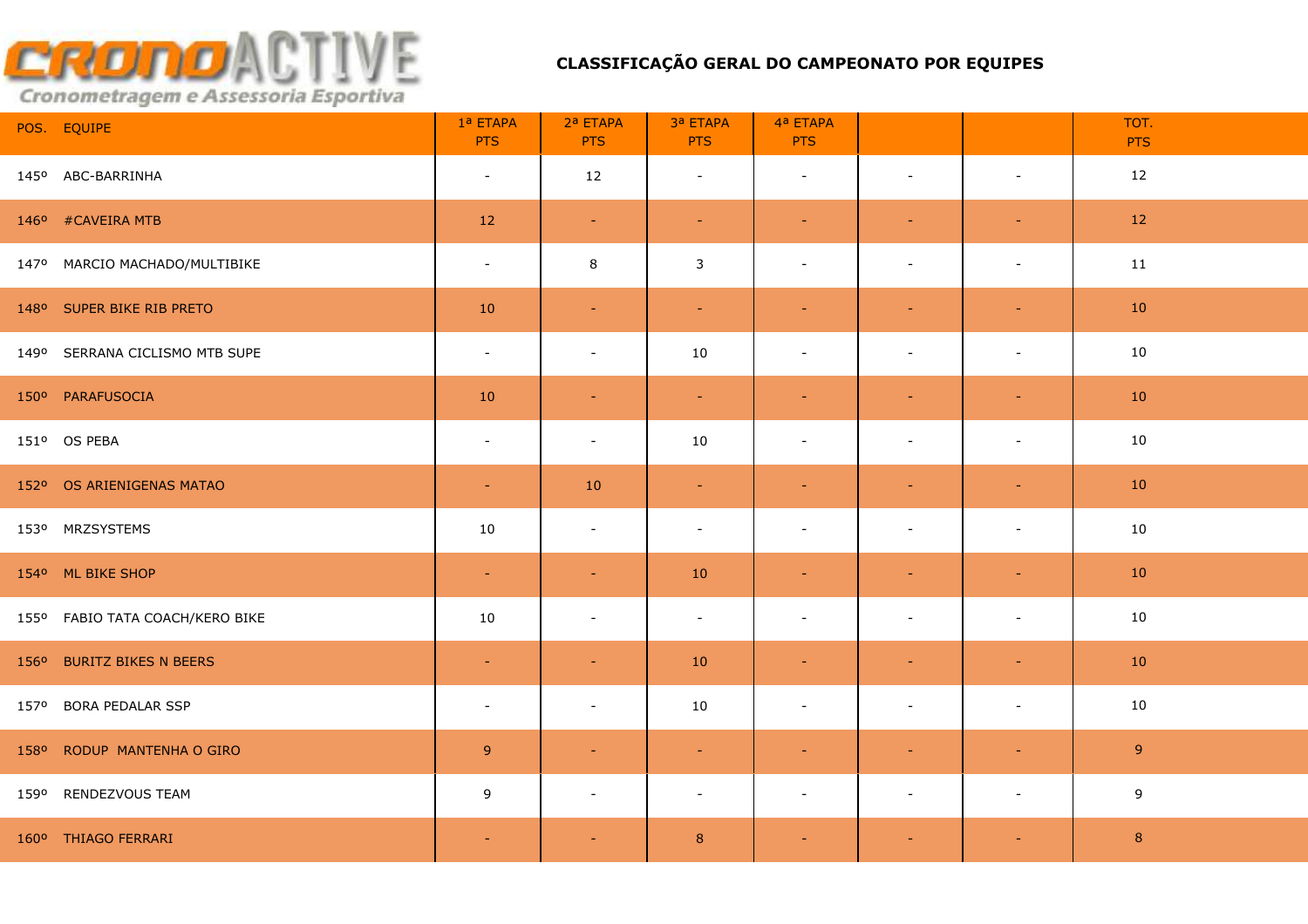|                      | POS. EQUIPE                   | 1ª ETAPA<br><b>PTS</b>   | 2ª ETAPA<br><b>PTS</b>   | 3ª ETAPA<br><b>PTS</b> | 4ª ETAPA<br><b>PTS</b>   |                          |                          | TOT.<br><b>PTS</b> |
|----------------------|-------------------------------|--------------------------|--------------------------|------------------------|--------------------------|--------------------------|--------------------------|--------------------|
|                      | 161º TEAM A                   | $\sim$                   | 8                        | $\sim$                 | $\sim$                   | $\sim$                   | $\sim$                   | 8                  |
|                      | 162º SUPERACAO BIKE STORE     | $\sim$                   | $\bf 8$                  | $\sim$                 | $\sim$                   | $\sim$                   | $\equiv$                 | $\,$ 8 $\,$        |
|                      | 163º SOLO                     | 8                        | $\sim$                   | $\sim$                 | $\sim$                   | $\blacksquare$           | $\overline{\phantom{a}}$ | 8                  |
|                      | 164º RIVAIR F.T NUTRICIONIST  | $\sim$                   | $\sim$                   | $8\phantom{1}$         | $\blacksquare$           | $\equiv$                 | $\blacksquare$           | 8                  |
|                      | 165º MTB CAVEIRAS             | 8                        | $\overline{\phantom{a}}$ | $\blacksquare$         | $\overline{\phantom{a}}$ | $\overline{\phantom{a}}$ | $\overline{\phantom{a}}$ | 8                  |
|                      | 166º LUFA COMUNICACAO VISUAL  | 8                        | $\sim$                   | $\blacksquare$         | $\blacksquare$           | $\sim$                   | $\sim$                   | $\,$ 8 $\,$        |
|                      | 167º LEONARDO DELEFRATI       | $\overline{\phantom{a}}$ | 8                        | $\blacksquare$         | $\overline{\phantom{a}}$ |                          | $\overline{\phantom{a}}$ | 8                  |
|                      | 168º FIREEYE                  | 8                        | $\sim$                   | $\blacksquare$         | $\blacksquare$           |                          | $\blacksquare$           | $\bf 8$            |
|                      | 169º TON ALMEIDA              | $\blacksquare$           | $\overline{\phantom{a}}$ | $\overline{7}$         | $\overline{\phantom{a}}$ |                          | $\sim$                   | $\overline{7}$     |
|                      | 170° TEAM SUCATA SÃO JOSE     | $\equiv$                 | $\overline{7}$           | $\sim$                 | $\sim$                   | $\sim$                   | $\blacksquare$           | 7 <sup>7</sup>     |
|                      | 171º NENHUMA                  | $\sim$                   | $\sim$                   | $\overline{7}$         | $\overline{\phantom{a}}$ | $\sim$                   | $\blacksquare$           | $\overline{7}$     |
|                      | 172º MTB GUATAPARA            | $\blacksquare$           | $\overline{7}$           | $\equiv$               | $\blacksquare$           |                          | $\sim$                   | 7 <sup>7</sup>     |
|                      | 173º ESQUADRILHA DA FUMACA RP | $\overline{7}$           | $\sim$                   | $\blacksquare$         | $\overline{\phantom{a}}$ | $\blacksquare$           | $\blacksquare$           | 7 <sup>7</sup>     |
|                      | 174º CESTALTO                 | $\blacksquare$           | $\sim$                   | 7 <sup>2</sup>         | ÷.                       | $\sim$                   | $\sim$                   | 7 <sup>7</sup>     |
|                      | 175º ARENA BIKE               | $\sim$                   | 7 <sup>7</sup>           | $\sim$                 | $\blacksquare$           | $\sim$                   | $\blacksquare$           | $\overline{7}$     |
| 176 <sup>o</sup> ACC |                               | $\equiv$                 | $\blacksquare$           | $\overline{7}$         |                          |                          |                          | $\overline{7}$     |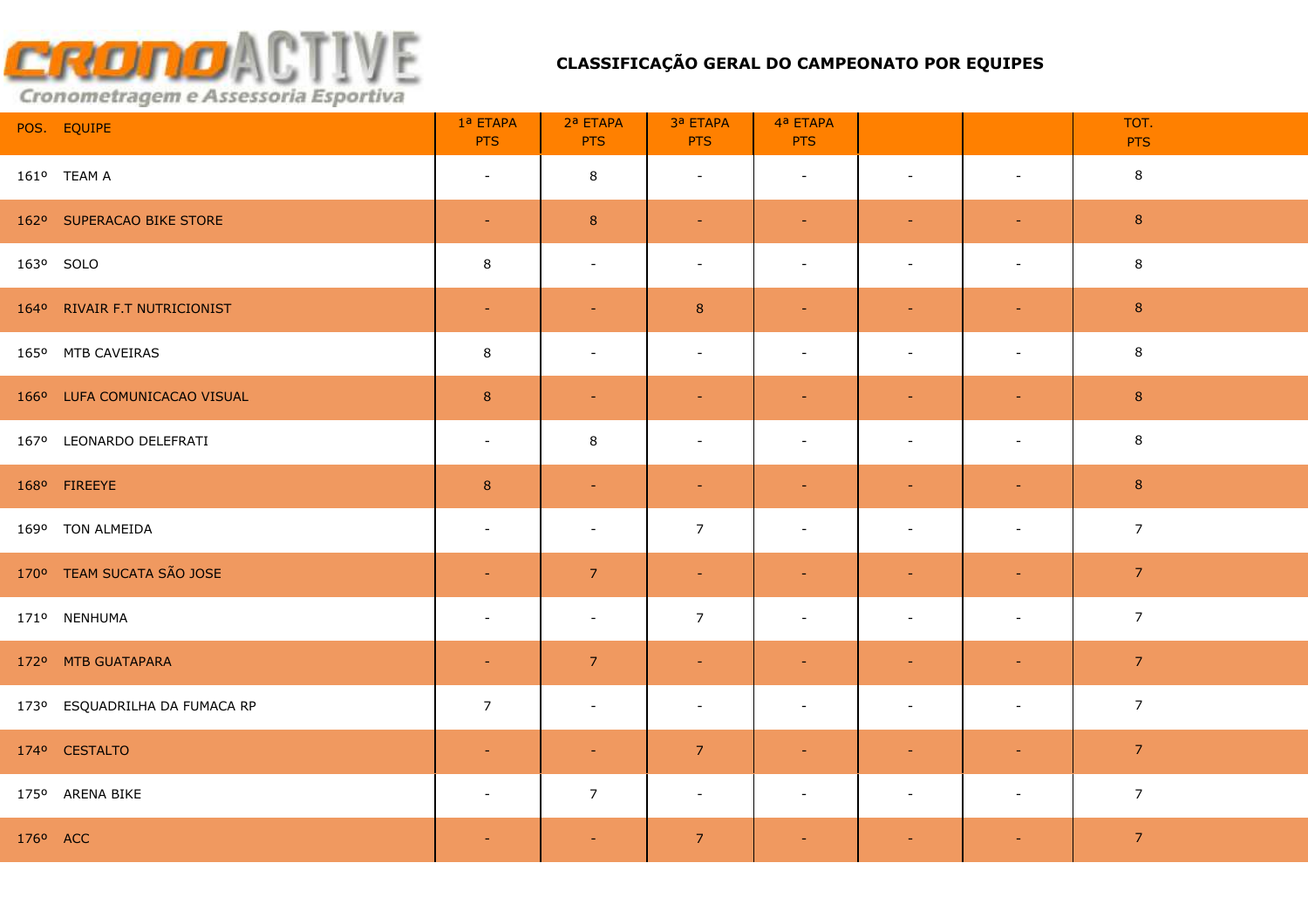| POS. EQUIPE                    | 1ª ETAPA<br><b>PTS</b>   | 2ª ETAPA<br><b>PTS</b>   | 3ª ETAPA<br><b>PTS</b>   | 4ª ETAPA<br><b>PTS</b>   |                          |                          | TOT.<br><b>PTS</b> |
|--------------------------------|--------------------------|--------------------------|--------------------------|--------------------------|--------------------------|--------------------------|--------------------|
| 1770 THANOS RACING TEAM        | $\overline{\phantom{a}}$ | $\overline{\phantom{a}}$ | 6                        | $\overline{\phantom{a}}$ | $\sim$                   | $\sim$                   | $\sqrt{6}$         |
| 178º SERRANA                   | $6\phantom{1}6$          | $\sim$                   | $\equiv$                 | ÷                        | $\sim$                   | $\overline{\phantom{a}}$ | $6\phantom{.}6$    |
| 179º RIVAIR (F.T. NUTRICIOSTA) | $\sim$                   | 6                        | $\blacksquare$           | $\overline{\phantom{a}}$ | $\overline{\phantom{a}}$ | $\overline{\phantom{a}}$ | $6\phantom{1}6$    |
| 180° PSICOLOGIA & ACUPUNTURA   | $\blacksquare$           | $\boldsymbol{6}$         | $\blacksquare$           | $\blacksquare$           | $\sim$                   | $\blacksquare$           | $6\,$              |
| 181º PORKIM BIKE TEAM          | $\sim$                   | 6                        | $\overline{\phantom{a}}$ | $\overline{\phantom{a}}$ |                          | $\overline{\phantom{a}}$ | 6                  |
| 182º ITALIANO VISITANTE        | $\sim$                   | $\boldsymbol{6}$         | $\equiv$                 | $\blacksquare$           | $\sim$                   | $\equiv$                 | $6\phantom{1}$     |
| 183º EQUIPEDAL - ABC BARRINHA  | $\blacksquare$           | $\overline{\phantom{a}}$ | 6                        | $\blacksquare$           |                          | $\overline{a}$           | $6\phantom{1}6$    |
| 184º BRUTALBIKESHOP            | $\blacksquare$           | 6                        | $\blacksquare$           | ٠                        |                          | $\equiv$                 | $6\phantom{1}6$    |
| 185º MTB NA VEIA 2             | $\overline{\phantom{a}}$ | $\overline{\phantom{a}}$ | 5                        | $\blacksquare$           |                          | $\blacksquare$           | 5 <sub>5</sub>     |
| 186° MPBIKES TEAM              | $\blacksquare$           | 5                        | $\blacksquare$           | $\blacksquare$           | $\sim$                   | $\equiv$                 | 5 <sub>1</sub>     |
| 187º CASA DO CICLISTA /MT      | $\blacksquare$           | 5                        | $\overline{\phantom{a}}$ | $\overline{\phantom{a}}$ | $\blacksquare$           | $\overline{\phantom{a}}$ | 5 <sub>5</sub>     |
| 188º BALLERO                   | ٠                        |                          | 5 <sub>o</sub>           | ۰                        |                          |                          | $\overline{5}$     |
| 189º TRAMA CARBONO PINTURAS    | $\overline{4}$           |                          | $\blacksquare$           | $\overline{\phantom{a}}$ | $\overline{\phantom{a}}$ | $\overline{\phantom{a}}$ | $\overline{4}$     |
| 190° MEGABIKE                  | ٠                        |                          | $\overline{4}$           |                          |                          |                          | $\overline{4}$     |
| 191º CONSCIENCIAFUNCIONAL      | $\blacksquare$           | $\overline{\phantom{a}}$ | $\overline{4}$           | $\overline{\phantom{a}}$ | $\overline{\phantom{a}}$ | $\overline{\phantom{a}}$ | $\overline{4}$     |
| 192º CARBACHOS TEAM            | $\overline{4}$           |                          |                          |                          |                          |                          | $\overline{4}$     |